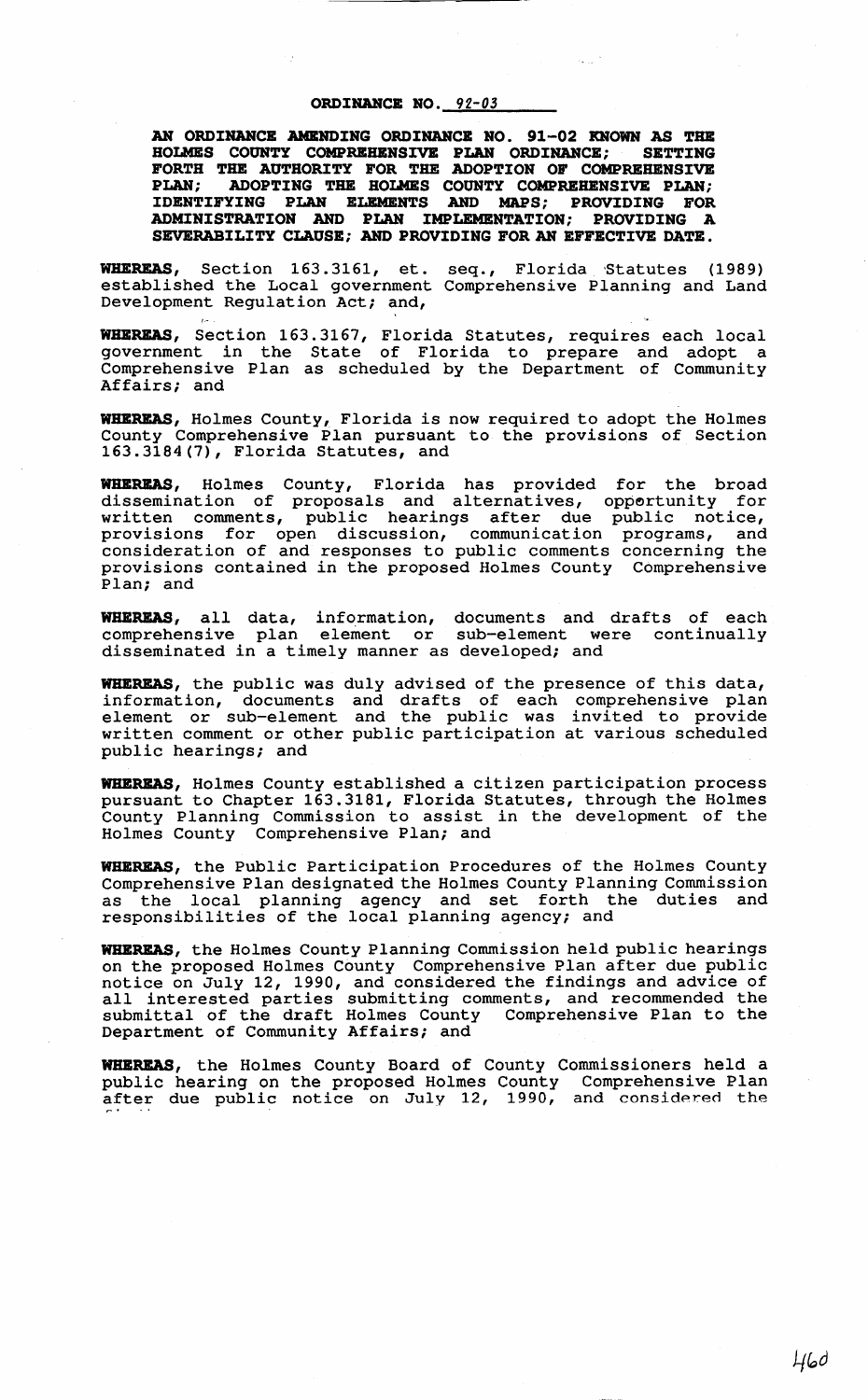**WBBRBAS,** Holmes County transmitted the draft Holmes County Comprehensive Plan on July 26, 1990, to the Department of Community Affairs pursuant to Chapter 163.3184(3) and Florida Administrative Rule 9J-11; and

 $46|$ 

**WBBRBAS,** Holmes County received the Department of Community Affairs "Objections, Recommendations, and Comments Report," and all other written or oral comments submitted by members of the public and governing agencies at public meetings held by the Holmes County Planning Commission on February 28 1991, March 19, 1991, March 26, 1991, and April 23, 1991; and

**WBBRBAS,** the Holmes County Board of County Commissioners held a public hearing after due public notice on May 15, 1991; reviewed the written comments submitted by the Department of Community Affairs as the "Objections, Recommendations, and Comments Report," reviewed the recommendations by the Holmes County Planning Commission, County staff, and all other written or oral comments submitted by members of the public and governmental agencies; and

**WBBRBAS,** the Holmes County Board of County Commissioners approved Ordinance No. 91-02, adopting the Holmes County Comprehensive Plan, on May 15, 1991; and

**WBBRBAS,** the Board desires to amend the Comprehensive Plan concerning land use in the unincorporated area; and

**WBBRBAS,** the Holmes County Board of County Commissioners submitted on April 30, 1992, the Proposed Plan Amendment to DCA for' its on April 30, 1992, the Froposed Fran Americanent to DCA for its<br>review and DCA filed its Objectives, Recommendations and Comments Report on August 7, 1992, raising no objections to the proposed amendment; and

**WBBRBAS,** the Holmes County Board of County Commissioners held a public hearing after due public notice on September 2, 1992; reviewed the "Report" issued by DCA and all other written or oral comments submitted by the public and governmental agencies;

NOW, THEREFORE, BE IT ORDAINED BY THE BOARD OF COUNTY COMMISSIONERS OF HOLMES COUNTY, FLORIDA:

Section 1. The matters set forth above are incorporated herein by reference and made a part hereof.

Section 2. This ordinance shall be known as the Holmes County Comprehensive Plan Ordinance, First Amendment.

Section 3. The Holmes County Comprehensive Plan consists of the following adopted procedures, systems and elements:

A. Public Participation Procedures

B. Monitoring and Evaluation Procedures

C. Concurrency Management System; and

- D. The Goals, Objectives and Policies sections of the following elements:
	- 1. Future Land Use Element;<br>2. Traffic Circulation Elem
	- 2. Traffic Circulation Element;<br>3. Housing Element;
	-
	- 3. Housing Element;<br>4. Sanitary Sewer 4. Sanitary Sewer,' Solid Waste, Drainage, Potable Water and Natural Groundwater Aquifer Recharge Groundwater<br>Element;
	- 5. Conservation Element;
	- 6. Recreation and Open Space Element;<br>7. Intergovernmental Coordination
	- Intergovernmental Element; and

2 ', ,,., -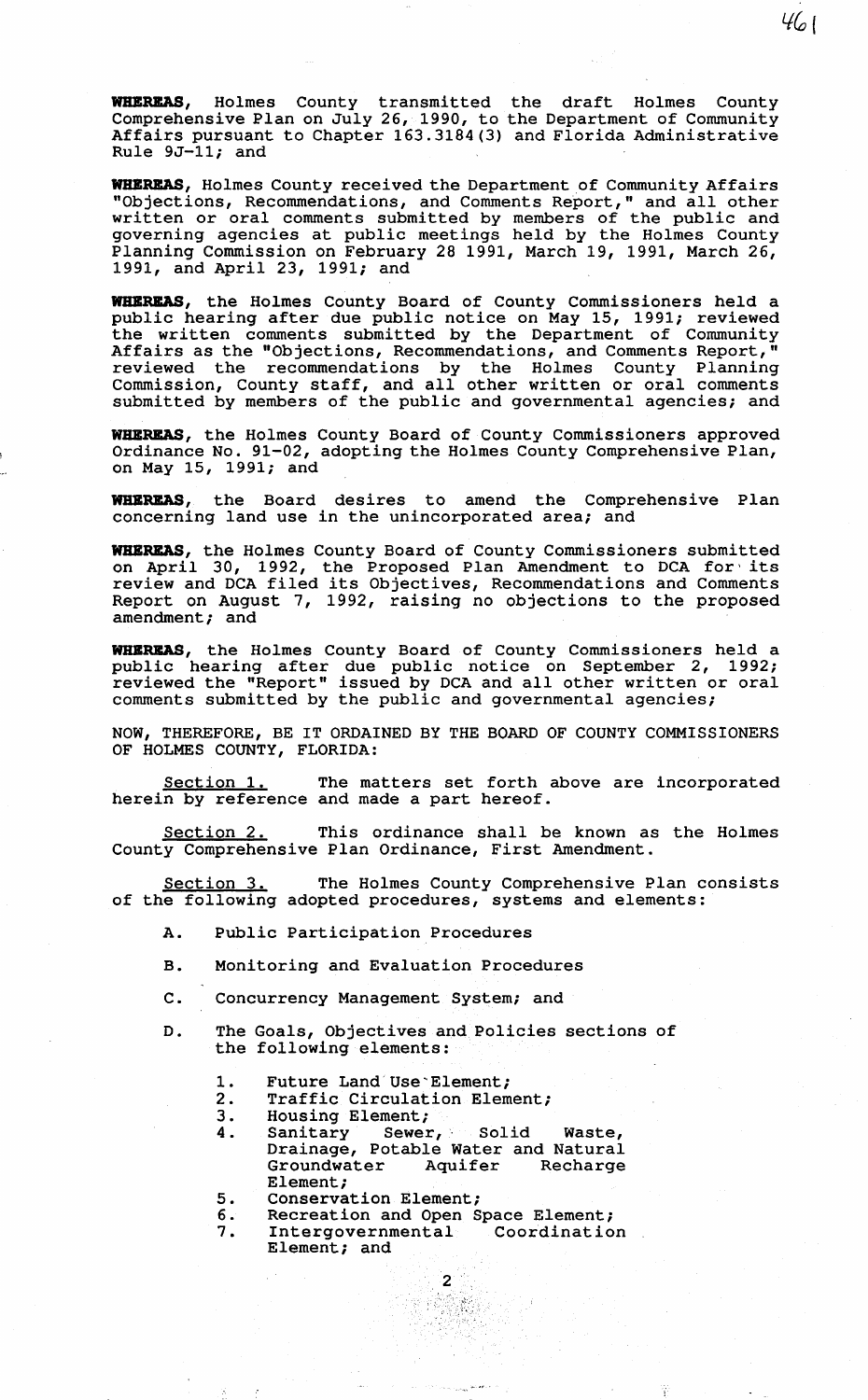8. Capital Improvements Element.

All maps and tables identified in the Holmes County Comprehensive Plan as part of the adopted plan are also adopted. These maps include the following:

- 1. Future Land Use Map;<br>2. Flood-prone Areas;
- 2. Flood-prone Areas;<br>3. Soils Map;
- 3. Soils Map;<br>4. Floodplain
- 4. Floodplains Map;<br>5. Wetlands Map;
- 5. Wetlands Map;<br>6. Year 2001 Fun
- Year 2001 Functional Classification
- of Roadways Map;
- 7. Year 2001 Number of Lanes and Major Transportation Features;
- E. Responses to "Objections, Recommendations, and Comments Report incorporated in the Plan Elements."

An official, true and correct copy of all elements of the Holmes County Comprehensive Plan as adopted and as amerided from time to time shall be maintained by the Administrative Assistant to the Board of County Commissioners.

Section 4. The final adoption of the Holmes County Comprehensive Plan Amendment in its entirety shall be deemed to take place upon adoption of this ordinance at the time of the vote of the Board of County Commissioners of Holmes County, Florida.

Section 5. This Board finds that the elements of the Holmes County Comprehensive Plan as finally adopted by this ordinance are related to and consistent with each other and that the Holmes County Comprehensive Plan, as amended and adopted, is internally consistent and is otherwise in compliance with the Local Government Comprehensive Planning and Land Development Regulation Act, Chapter 163, Part II, Florida Statutes 1989.

Section 6. The Holmes County Administrative Assistant or his/her designee shall be responsible for the general his/her designee shall be responsible for the general administration of the Holmes County Comprehensive Plan. The Holmes County Board of County Commissioners or its designee shall be responsible for reviewing all ordinances, and pursuant to Chapter 163.3194(2) identify those which pertain to land development for submission to the Holmes County Planning Commission for their review, consideration, and recommendation to the Board of County Commissioners. The County Building Inspector or his/her designee shall be responsible for evaluation of all development orders pursuant to the Holmes County Comprehensive Plan and shall assign duties to the appropriate subordinates or through interlocal ducies to the appropriate substitutions of

Section 7. This Board hereby ratifies and adopts all procedures utilized with regard to the adoption of the Holmes County Comprehensive Plan notwithstanding contrary provision, if any, contained in any other County ordinance.

3

 $462$